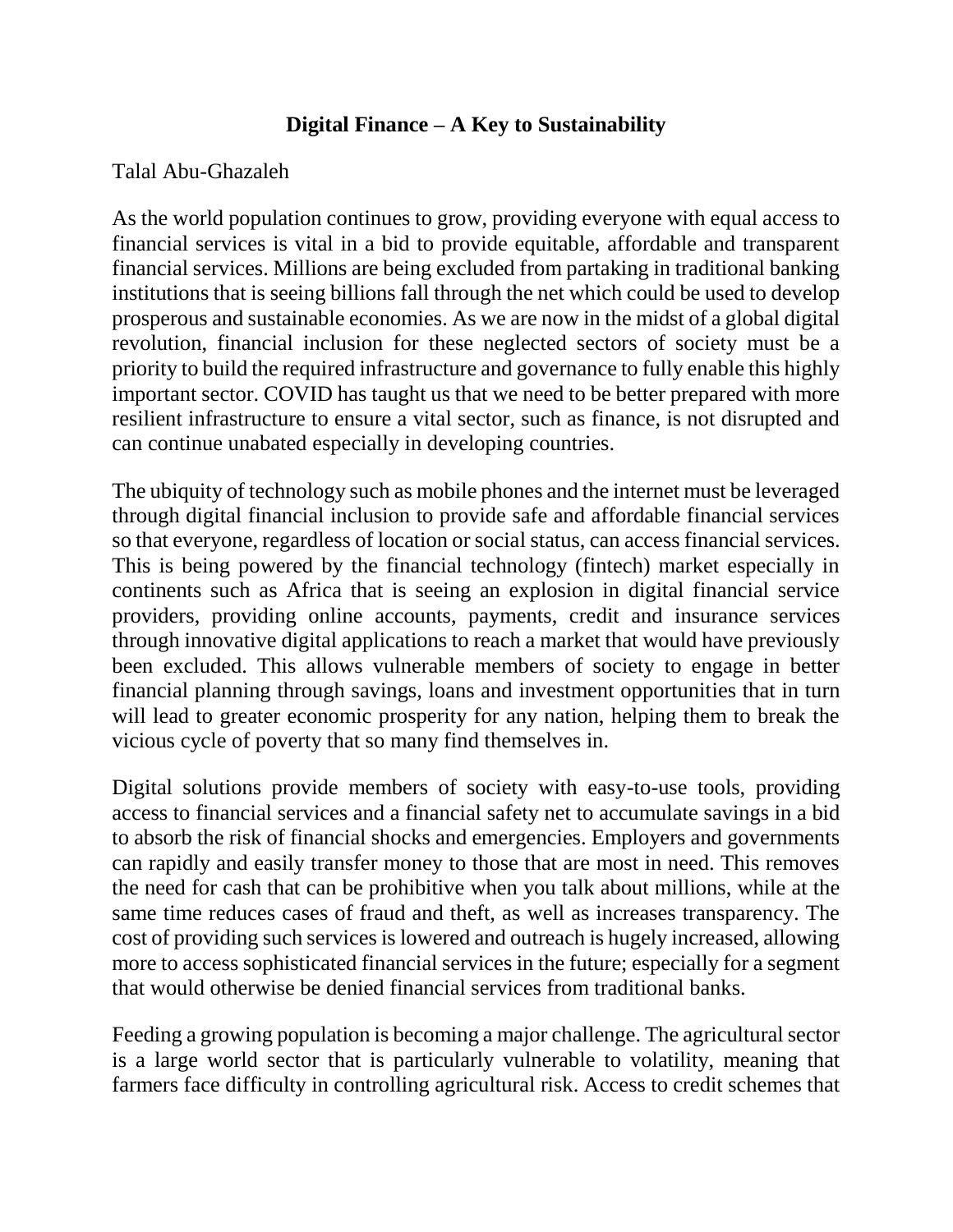assist in securing farming staples such as fertilizer and seed as well as microfinance and micro insurance can help to improve farmers' earnings, improve yields and achieve gains in productivity. The acceptance of digital payments, access to online farming communities, direct access to distributors, the remittance of finances online and access to tailored saving schemes, creates a fairer, more inclusive environment for them to operate in.

Access to healthcare services for many is a challenge simply because it is too expensive. Digital financial inclusion allows for households to save for healthcare emergencies through micro healthcare systems and also provides healthcare providers with more reliable income, especially in rural areas where sending cash is difficult. This promotes an improved healthcare ecosystem for a segment of society that has been traditionally ignored, which in turn has positive effects on overall community wellbeing.

Education is a concern that millions of children across the globe are facingt. The cost associated with putting children through school is often a barrier for low-income households and quite often, children are denied the right to education as a result. Digital finance allows households to better plan for education expenses and helps schools to improve their financial management, freeing up resources to focus on improving education outcomes, and allows teachers to be paid, safely, securely and reliably. Equitable access to education and access to lifelong learning skills opens up an array of opportunity and are essential for a more prosperous world.

It is estimated that 35% of women worldwide are excluded from the financial system, and have no means of saving, or access to formal financial products. Providing them with access to digital finance is essential to give them greater control over their finances, help them secure loans to raise their businesses, and empower them with the means to make financial decisions. This is a major step in promoting gender equality and of particular importance where women are the head of a household and need flexible money options. The prospect of being paid in a safe, digital manner allows them to prioritize spending in the knowledge that they are in full control of their money and helps them to build credit worthiness.

Clean water and sanitization is a fundamental right of everyone on this planet. In many countries, water providers face an increasing struggle in the provision of services to rural customers. This problem is multifaceted and it includes high costs associated with billing, metering, and the logistical challenges associated with payments' collection. Digital wallets allow households to easily save and pay for water services and to reduce late payments. Leveraging digital channels is vital to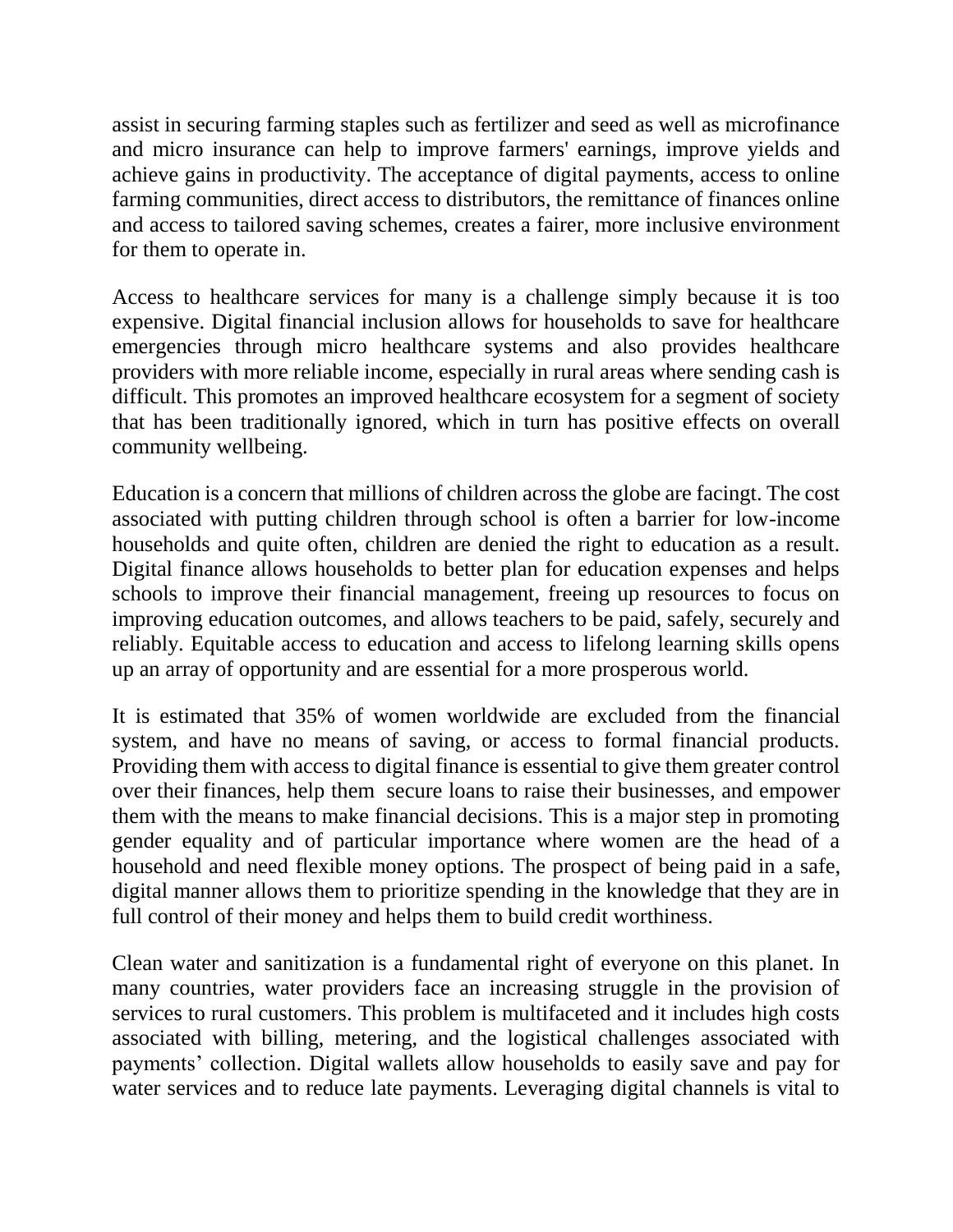provide water and sanitization to millions, allowing water providers to lower operating expenses and provide more sustainable services than would otherwise be possible.

Clean energy and access to electricity in rural areas is an ongoing challenge that would be best addressed through the use of green, renewable energy sources. This requires significant investment from energy companies that ultimately want to ensure they will receive a return on their investment. Through digital services, these companies can lower the cost of providing services and introduce pay-as-you-go payment schemes, ensuring that companies receive revenues in a timely manner. This is imperative to serve millions on low household incomes that would otherwise be denied access to such services due to their financial status.

The expansion of small industries in poor countries is essential to enable them to grow and reach new markets that in turn brings more money into the economy and fuels overall employment. Having credit scores, payment histories and secure, easy ways to send and receive money to employees and suppliers, all go towards developing greater digital financial inclusion. This can also help to reduce fraud and allows small enterprises to access much needed finance as their credit worthiness can easily be checked and they can conveniently receive monies.

According to statistics, 60% of the world population will be living in cities by 2030. This poses a huge challenge to provide equitable and sustainable services at a time where great focus is being placed on delivering green services in a bid to reduce carbon emissions in light of climate change challenges. Delivering services such as transportation and housing can be particularly challenging especially to citizens that do not have credit histories and cannot use traditional finance routes. Digital payments could allow many cities to address these gaps through the provision of digital micro mortgages to help those looking to secure accommodation, making it easier for people to invest in housing. Worsening congestion in cities can be addressed through electronic tolls to reduce traffic, automate payment collection and help to reduce road congestion. Public transport can be easily equipped with digital fare payment systems to improve service delivery. Altogether, these make cities safer, more sustainable and more inclusive.

The introduction of digital payment alternatives can help to entice the public to opt for options that are more carbon-efficient which is essential if we are going to battle climate change. Access to digital credit, saving and insurance can help the poor better mitigate the risk of climate disasters and allow people to make